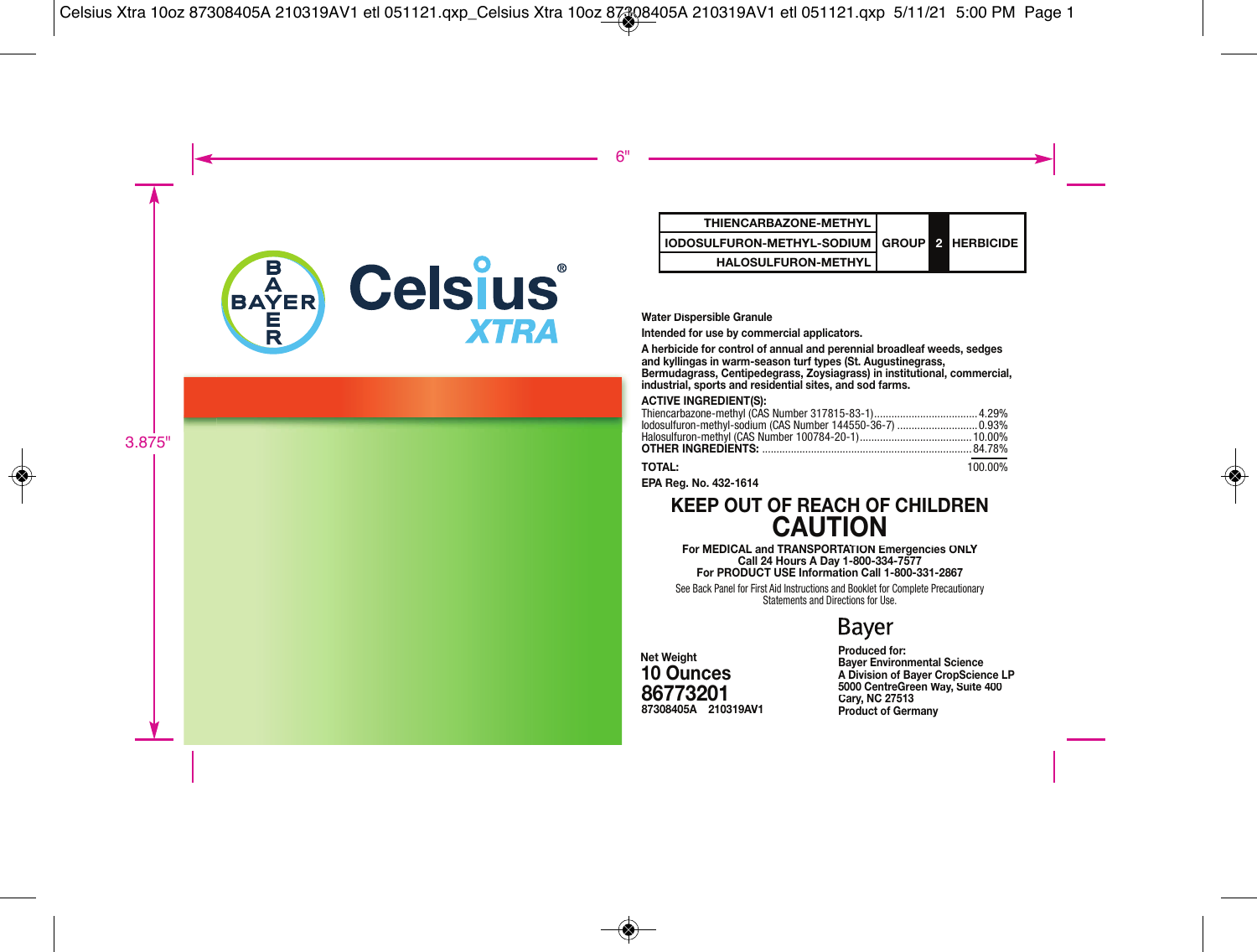|                                                                                                                                                                                                  | <b>FIRST AID</b>                                                                                                                                                                                                                                                                          |  |
|--------------------------------------------------------------------------------------------------------------------------------------------------------------------------------------------------|-------------------------------------------------------------------------------------------------------------------------------------------------------------------------------------------------------------------------------------------------------------------------------------------|--|
| If swallowed:                                                                                                                                                                                    | Call a poison control center or doctor immediately for treatment advice.<br>• Have person sip a glass of water if able to swallow.<br>. DO NOT induce vomiting unless told to do so by a poison control center<br>or doctor.<br>• DO NOT give anything by mouth to an unconscious person. |  |
| If on skin or<br>clothina:                                                                                                                                                                       | • Take off contaminated clothing.<br>• Rinse skin immediately with plenty of water for 15-20 minutes.<br>• Call a poison control center or doctor for treatment advice.                                                                                                                   |  |
| If Inhaled:                                                                                                                                                                                      | • Move person to fresh air.<br>• If person is not breathing, call 911 or an ambulance, then give artificial<br>respiration, preferably by mouth-to-mouth, if possible.<br>• Call a poison control center or doctor for treatment advice.                                                  |  |
| If in eyes:                                                                                                                                                                                      | . Hold eye open and rinse slowly and gently with water for 15-20 minutes.<br>• Remove contact lenses, if present, after the first 5 minutes, then continue<br>rinsing eve.<br>• Call a poison control center or doctor for treatment advice.                                              |  |
| In case of emergency call toll free the Bayer CropScience Emergency Response<br>Telephone No. 1-800-334-7577.<br>Have a product container or label with you when calling a poison control center |                                                                                                                                                                                                                                                                                           |  |

**or doctor, or going for treatment.**

#### **PRECAUTIONARY STATEMENTS Hazards to Humans and Domestic Animals CAUTION**

Harmful if swallowed. Harmful if absorbed through skin. Causes moderate eye irritation. Avoid contact with skin, eyes or clothing. Wash thoroughly with soap and water after handling and before eating. drinking, chewing gum, using tobacco, or using the toilet. Remove and wash contaminated clothing before reuse.

### **PERSONAL PROTECTIVE EQUIPMENT (PPE)**

Applicators and other handlers must wear:

- Long-sleeved shirt and long pants
- Shoes and socks
- Chemical resistant gloves made out of any waterproof material

Follow manufacturer's instructions for cleaning and maintaining PPE. If no such instructions for washables exist, use detergent and hot water. Keep and wash PPE separately from other laundry.

### **ENGINEERING CONTROLS**

When handlers use closed systems or enclosed cabins in a manner that meets the requirements listed in the Worker Protection Standard (WPS) for agricultural pesticides [40 CFR 170.240(d)(4-6)], the handler PPE requirements may be reduced or modified as specified in the WPS.

IMPORTANT: When reduced PPE is worn because a closed system is being used, handlers must be provided all PPE specified above for "applicators and other handlers" and have such PPE immediately available for use in an emergency, including a spill or equipment breakdown.

### **User Safety Recommendations**

#### **Users should:**

- Remove clothing/PPE immediately if pesticide gets inside. Then wash thoroughly and put on clean clothing.
- Remove PPE immediately after handling this product. Wash the outside of gloves before re moving. As soon as possible, wash thoroughly and change into clean clothing.

### **ENVIRONMENTAL HAZARDS**

This product is toxic to non-target vascular plants. **DO NOT** drain or rinse equipment near desirable vegetation. For terrestrial uses, **DO NOT** apply directly to water, or to areas where surface water is present or to intertidal areas below the mean high water mark. **DO NOT** contaminate water when disposing of equipment washwater or rinsate.

#### **Surface Water Advisory**

This product may impact surface water quality due to runoff of rain water. This is especially true for poorly draining soils and soils with shallow ground water. This product is classified as having high potential for reaching surface water via runoff for several months or more after application. A level, well-maintained vegetative buffer strip between areas to which this product is applied and surface water features including ponds, streams, and springs will reduce the potential loading of halosulfuron-methyl from runoff water and sediment. Runoff of this product will be greatly reduced by avoiding applications when rainfall or irrigation is expected to occur within 48 hours.

#### **Ground Water Advisory**

Some of the chemicals in this product, including halosulfuron-methyl, are known to leach through soil into groundwater under certain conditions as a result of labelled use. These chemicals may leach into groundwater if used in areas where soils are permeable, particularly where the water table is shallow.

#### **Non-Target Organism Advisory**

This product is toxic to plants and may adversely impact the forage and habitat of non-target organ isms, including pollinators, in areas adjacent to the treated area. Protect the forage and habitat of non-target organisms by minimizing spray drift. For further guidance and instructions on how to minimize spray drift, refer to the Mandatory Spray Drift and Advisory Spray Drift sections of this label.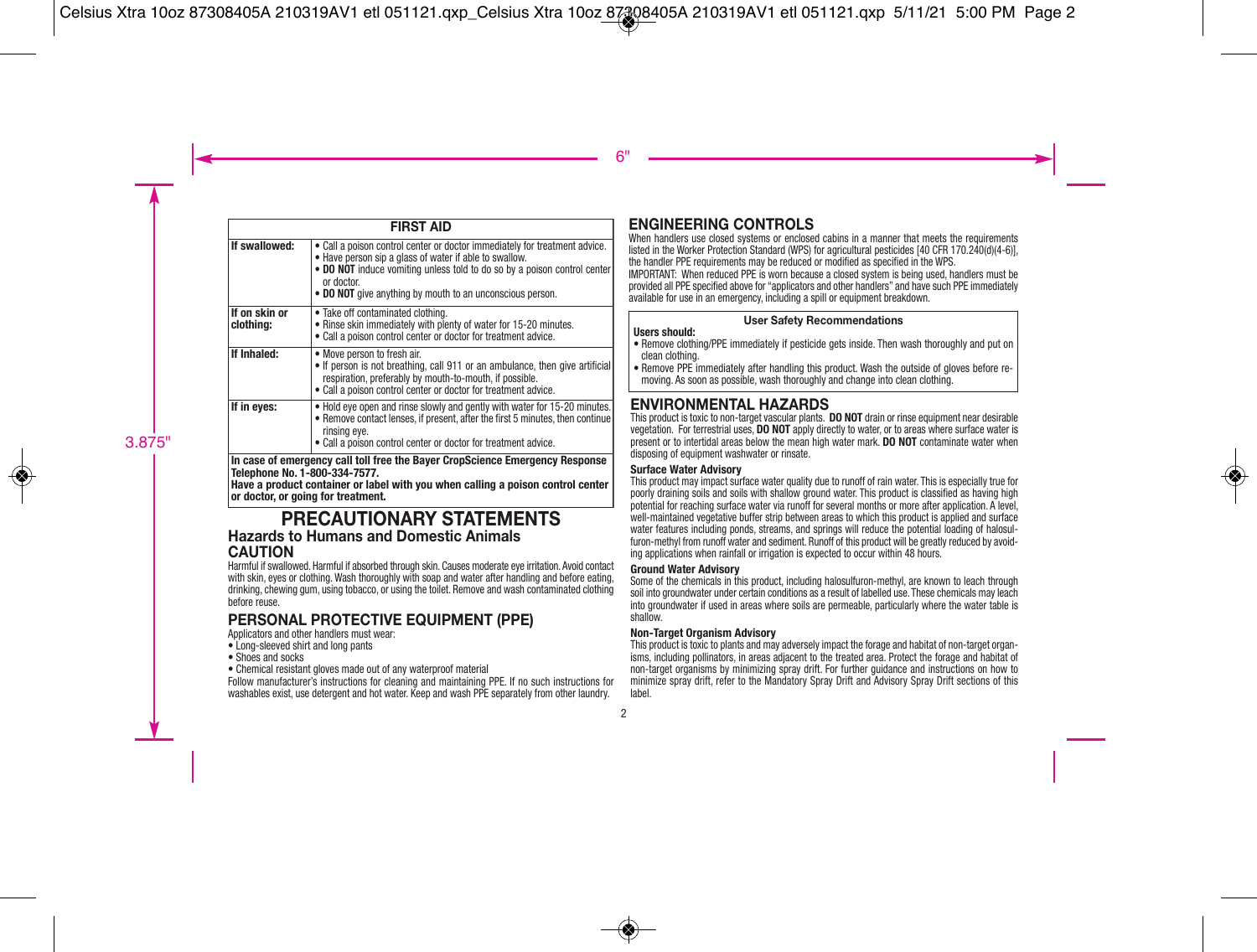#### **Windblown Soil Particles Advisory**

Celsius® XTRA has the potential to move off-site due to wind erosion. Soils that are subject to wind erosion usually have a high silt and/or fine to very fine sand fractions and low organic matter content. Other factors which can affects the movement of windblown soil include the intensity and direction of prevailing winds, vegetative cover, site slope, rainfall, and drainage patterns. Avoid applying Celsius XTRA if prevailing local conditions may be expected to result in off-site movement.

### **DIRECTIONS FOR USE**

**It is a violation of Federal law to use this product in a manner inconsistent with its labeling.** 

**Read the entire label before using this product.**

**DO NOT** apply this product in a way that will contact workers or other persons, either directly or through drift. Only protected handlers may be in the area during application. For any requirements specific to your State or Tribe, consult the agency responsible for pesticide regulation.

### **AGRICULTURAL USE REQUIREMENTS**

Use this product only in accordance with its labeling and with the Worker Protection Standard, 40 CFR part 170. This Standard contains requirements for the protection of agricultural workers on farms, forests, nurseries, and greenhouses, and handlers of agricultural pesticides. It contains requirements for training, decontamination, notification, and emergency assistance. It also contains specific instructions and exceptions pertaining to the statements on this label about personal protective equipment (PPE) and restricted entry interval. The requirements in this box only apply to uses of this product that are covered by the Worker Protection Standard.

**DO NOT** enter or allow worker entry into treated areas during the restricted-entry interval (REI) of 12 hours.

PPE required for early entry to treated areas (that is permitted under the Worker Protection Standard and that involves contact with anything that has been treated, including plants, soil, or water), is:

- Coveralls over long-sleeved shirt and long pants
- Chemical-resistant gloves made out of any waterproof material
- Chemical-resistant footwear and socks

### **NON-AGRICULTURAL USE REQUIREMENTS**

The requirements in this box apply to uses of this product that are NOT within the scope of the Worker Protection Standard (WPS) for agricultural pesticides (40 CFR Part 170). The WPS applies when this product is used to produce agricultural plants on farms, forests, nurseries or greenhouses. Residential and Golf course uses are not within the scope of the Worker Protection Stan dard.

**Reentry Statement: DO NOT** allow people or pets to enter the treated area until sprays have dried.

Celsius XTRA Rate Conversion

| Ounces product per<br>Acre | Ibs ai/A<br>Thiencarbazone-methyl | Ibs ai/A<br>lodosulfuron-<br>methyl-sodium | Ibs ai/A<br>Halosulfuron-methyl |
|----------------------------|-----------------------------------|--------------------------------------------|---------------------------------|
| 5.0                        | 0.0134                            | 0.00291                                    | 0.0313                          |
| 7.5                        | 0.0201                            | 0.00436                                    | 0.0469                          |
| 10.0                       | 0.0268                            | 0.00581                                    | 0.0625                          |

### **PRODUCT INFORMATION**

Celsius XTRA is designed for selective, postemergence control of broadleaf weeds, sedges, and kyllingas in established warm-season turfgrass types. Weed growth stops within hours of application. The speed of weed control is enhanced when soil and air temperatures are warm and soil is moist. Celsius XTRA advantages:

- Postemergence activity in turfgrass for broadleaf weed and sedge control
- Weed growth stops within hours of application

#### **Use Sites**

Celsius XTRA provides weed control in turfgrass associated with the following use sites:

- **Residential turf/lawns use sites** which includes residential properties, homes, apartment complexes, condominiums, nursing homes, mobile homes, as well as turfgrasses established around residences, parks, and streets.
- **Institutional/Commercial turf use sites –** which includes golf courses (tees/ fairways/roughs), public access areas, roadsides, school grounds, retirement homes, municipal and public parks, amusement parks, fairgrounds, airports, resorts, sports facilities and athletic fields, theaters, cabins/campgrounds, government buildings, office buildings, cemeteries, institutional buildings, malls, hotels, churches, grocery stores/markets, and restaurants.
- **Non-crop areas –** which includes paths, parking lots, curbs, sidewalks, driveways, around industrial buildings, gravel areas, loading ramps, storage yards, vacant lots, industrial lots, fence rows, mulch beds, and hardscapes.
- **Commercial sod production –** sod farms.

### **ACCEPTABLE TURF TYPES**

St. Augustinegrass, Bermudagrass, Zoysia, Centipedegrass and Buffalograss have demonstrated their inherent ability to endure applications of Celsius XTRA. Though not all grass types have been evaluated, other turfgrasses may also demonstrate endurance to this product. Before treating additional turf grass types or newly released varieties, first apply Celsius XTRA to a small area prior to treatment of large areas. Unless injury is desired, **DO NOT** use this product on bahiagrass, Seashore paspalum, or cool-season grasses, including tall fescue, fine fescue, Kentucky bluegrass, perennial ryegrass or creeping bentgrass.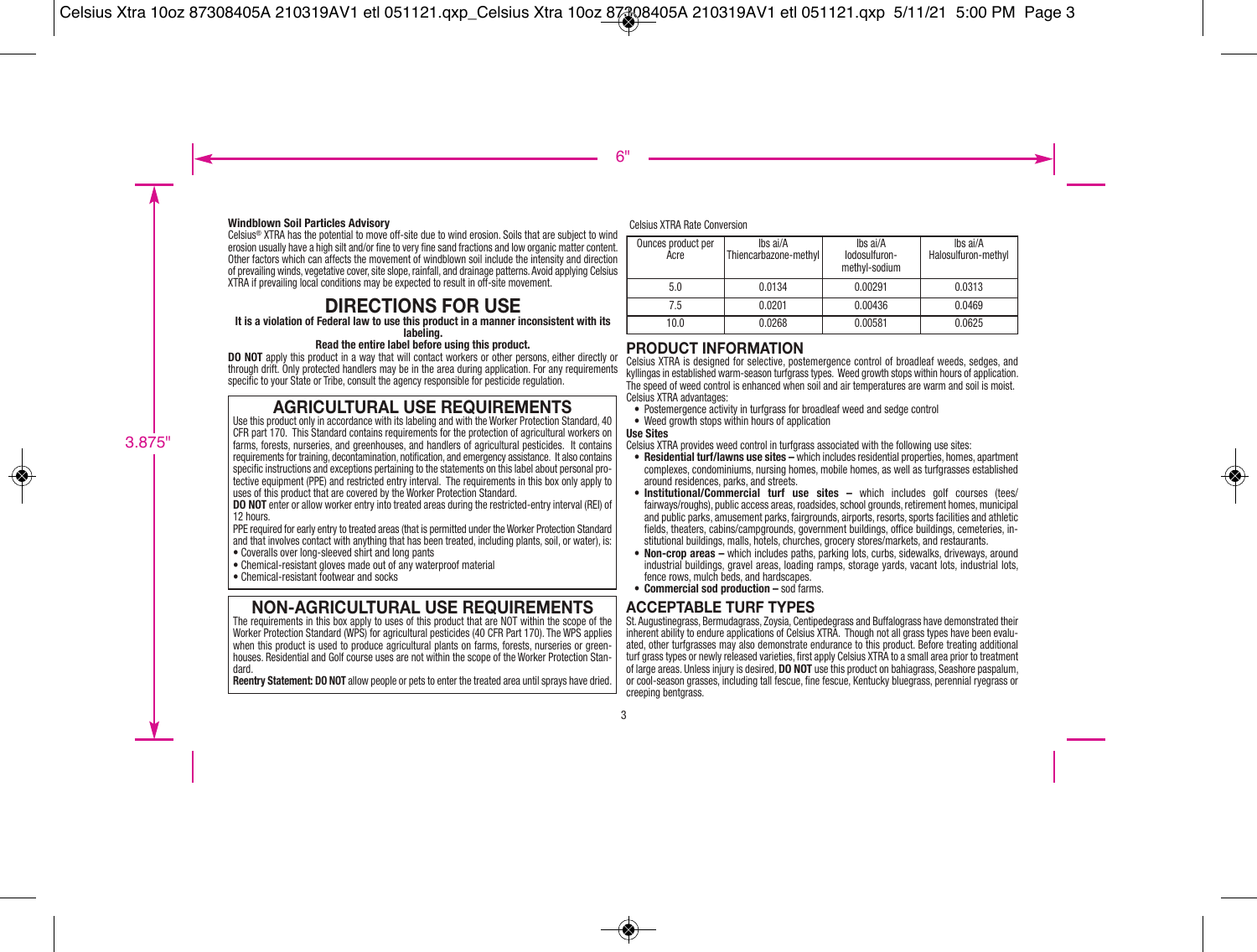### **RESISTANCE MANAGEMENT RECOMMENDATIONS**

For resistance management, Celsius XTRA contains Group 2 herbicides. Any weed population may contain or develop plants naturally resistant to this product and other Group 2 herbicides. The resistant biotypes may dominate the weed population if these herbicides are used repeatedly in the same area. Appropriate resistance management strategies should be followed.

To delay herbicide resistance take one or more of the following steps:

- Rotate the use of Celsius XTRA or other Group 2 herbicides within a growing season sequence or among growing seasons with different herbicide groups that control the same weeds.
- Use tank mixtures with herbicides from a different group if such use is permitted; where information on resistance in target weed species is available, use the less resistance-prone partner at a rate that will control the target weed(s) equally as well as the more resistanceprone partner. Consult your local extension service or pest control advisor if you are unsure as to which active ingredient is currently less prone to resistance.
- Adopt an integrated weed-management program for herbicide use that includes scouting and uses historical information related to herbicide use, and that considers mechanical control methods, cultural (e.g., timing to favor the turf and not the weeds), biological (weed-competitive varieties) and other management practices.
- Scout before and after herbicide application to monitor weed populations for early signs of resistance development. Indicators of possible herbicide resistance include: 1) failure to control a weed species normally controlled by the herbicide at the dose applied, especially if control is achieved on adjacent weeds; 2) a spreading patch of non-controlled plants of a particular weed species; 3) surviving plants mixed with controlled individuals of the same species. If resistance is suspected, prevent weed seed production in the affected area by an alternative herbicide from a different group or by a mechanical method. Prevent movement of resistant weed seeds to other areas by cleaning equipment.
- If a weed pest population continues to progress after treatment with this product, discontinue use of this product, and switch to another management strategy or herbicide with a different mode of action, if available.
- Contact your local extension specialist or certified advisors for additional pesticide resistancemanagement and/or integrated weed-management recommendations for specific weed bio types.
- For further information or to report suspected resistance contact Bayer CropScience at 1-800- 331-2867. You can also contact your pesticide distributor or university extension specialist to report resistance.

#### **MIXING AND APPLICATION INSTRUCTIONS Mixing Preparation**

Celsius XTRA is to be applied with clean and properly calibrated equipment. Prior to adding the product ensure that the spray tank, filters and nozzles have been cleaned. The efficacy of Celsius XTRA may be affected by the pH of the spray solution. A pH near 6 is ideal. If the pH is outside the range 5.0 – 7.5 and if product spray solution is not to be used within 24 hours, add a suitable buffer.

#### **Mixing Instructions for Celsius XTRA alone**

- Fill spray tank with ½ required volume of water.
- With agitator running, add Celsius XTRA to the mix tank and allow product to disperse.
- If applicable, add spray surfactant or adjuvant(s) and finish filling the spray tank to desired volume.
- Continue agitation while adding the remainder of the water.
- Begin application after the product has completely and uniformly dispersed into the mix water. Maintain agitation until all of the mixture has been applied.

#### **Tank Mixture Compatibility Test**

When mixing Celsius XTRA with new or unknown tank mix partners including pesticides, fertilizers, spray adjuvants and micronutrients, perform a compatibility test to determine potential for incompatibility during mixing. Evaluate these tank mixtures in a limited area before widespread applications. St. Augustinegrass may show increased sensitivity to tank mixtures of Celsius XTRA and other products.

The recommended compatibility test is as follows:

- Use a clear jar with a secure water tight lid.
- Add a small amount of source water (e.g. 1 quart), followed by each mixture partner at planned labelled use rates, using mixing order as described below.
- With all mixture partners added, securely cap jar and invert 10 to 15 times to mix each component. Let stand for 15-20 minutes.
- Observe solution for any signs of incompatibility or instability. Mixed solution must be free from formed precipitates, gels, heavy free oil films, or separations of mixture components, including distinct layering.
- If incompatibility is noted, repeat steps above by removing individual components to determine a compatible mixture, if desired. Additionally, if mixture is readily re-mixable, then mixture can be used so long as agitation is maintained.
- If incompatibility is not resolved, **DO NOT** use this tank mix combination.

Once compatibility has been proven, use the same procedure for adding required ingredients to the spray tank. For further information, contact your local Bayer CropScience representative.

#### **Mixing Order of Celsius XTRA + Tank Mixture Partners**

If using Celsius XTRA in a tank mixture, observe all directions for use, sites, rates, dilution ratios, precautions, and limitations, which appear on the tank-mix product label. This product must not be mixed with any product that prohibits such mixing. Tank mixtures or other applications of products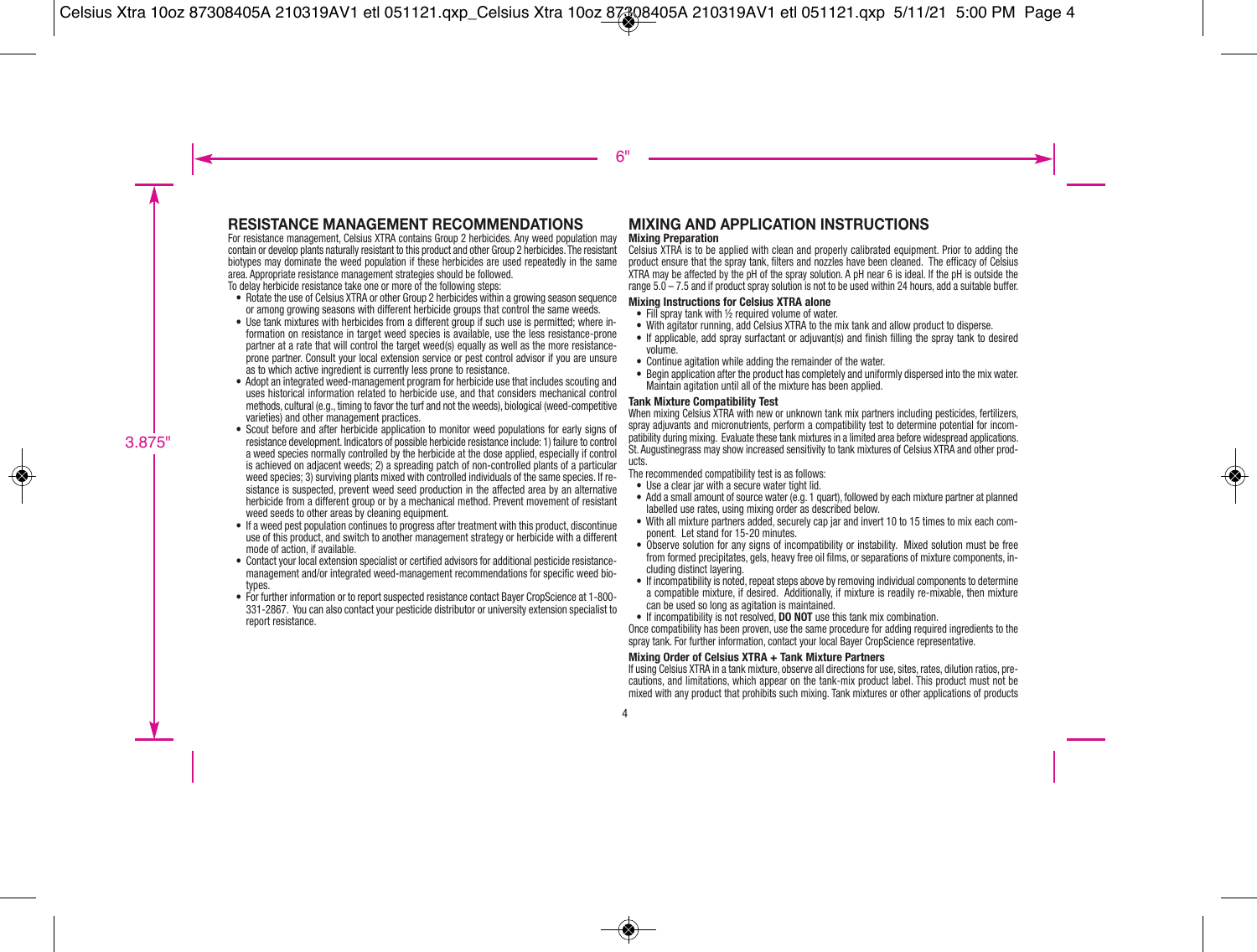are permitted only in those states in which the products are registered.

It is the pesticide user's responsibility to ensure that all products are registered for the intended use. Read and follow the applicable restrictions and limitations and directions for use on all product labels involved in tank mixing. Users must follow the most restrictive directions for use and precautionary statements of each product in the tank mixture.

- Add 1/2 of the required amount of water to the mix tank. Start the agitator running before adding any of the tank mixture partners.
- Add all products in water-soluble packaging to the tank before any other tank-mix partner, including Celsius XTRA.
- Allow water-soluble packaging to completely disperse before adding any other tank mixture partners to the tank. In general, tank mixture partners are added in this order:
	- 1. Products packaged in water-soluble packaging
	- 2. Wettable powders
	- 3. Wettable granules (dry flowables)
	- 4. Liquid flowables
	- 5. Liquids
	- 6. Emulsifiable concentrates
	- 7. Fertilizers, spray adjuvants
- Always allow each tank mixture partner to become fully and uniformly dispersed before adding the next product.
- Continue agitation while adding the remainder of the water.
- Begin application of the solution after all products have completely, and uniformly dispersed into the mix water. Maintain agitation until all of the mixture has been applied.

#### **Equipment Cleaning Instructions**

- 1. Drain the tank completely, then wash out tank, boom and hoses with clean water. Drain again.
- 2. Fill the tank half full with clean water and add ammonia (3% domestic ammonia) at a dilution rate of 1% (i.e. 1 gallon ammonia per 100 gallons of water). Fill the tank and agitate for 10 minutes. Then flush through the boom and hoses and drain tank completely.
- 3. Repeat step 2.
- 4. Remove nozzles, screens and filters and soak in 1% ammonia solution.
- 5. Flush tank and the whole sprayer system with clean water.
- 6. Inspect tank for visible residues. If present, repeat starting at step 2.

### **USE RESTRICTIONS**

- **DO NOT** apply more than 15 ounces of Celsius XTRA (0.0402 lbs thiencarbazone-methyl: 0.00872 lbs Iodosulfuron-methy-sodium; 0.0938 lbs Halosulfuron-methyl) per acre per year.
- **DO NOT** apply more than 10 ounces of Celsius XTRA (0.0268 lbs thiencarbazone-methyl: 0.00581 lbs Iodosulfuron-methy-sodium; 0.0625 lbs Halosulfuron-methyl) per acre in a single application.
- **DO NOT** make more than 2 applications per year of Celsius XTRA. Allow 6-8 weeks between

applications.

- **DO NOT** apply this product to St. Augustinegrass if a frost or freeze is expected within 48 hours of application.
- **DO NOT** apply this product on turf exhibiting injury from previous applications of other products.
- **DO NOT** plant landscape ornamentals or bedding plants in treated areas for at least 30 days after the last application of this product.
- **DO NOT** use this product on bahiagrass, seashore paspalum, or cool-season turf types, including tall fescue, fine fescue, Kentucky bluegrass, perennial ryegrass, or creeping bentgrass unless injury is desired.
- **DO NOT** allow livestock to graze on any areas treated with this product.
- **DO NOT** mow immediately after treating with this product or before spray has dried. After treatment, **DO NOT** transfer clippings to non-target areas.
- After application, **DO NOT** irrigate until spray has dried.
- **DO NOT** apply this product by air or through any type of irrigation system (chemigation).
- **DO NOT** use this product on golf course greens and collars.

#### **State Specific Restrictions:**

• Arizona: **DO NOT** use this product on sod farms in Arizona.

### **USE PRECAUTIONS**

- Weed control may be reduced if application is made in the presence of heavy dew, fog, and mist/rain or when weeds are under stress due to drought.
- Applications to St. Augustinegrass or centipedegrass turf at temperatures above 90 degrees Fahrenheit may cause temporary discoloration and/or growth regulation. Turf will assume normal growth and appearance within approximately 2-4 weeks.
- The use of surfactants when air temperature are above 90 degrees Fahrenheit, coupled with high humidity may cause temporary injury to treated turf.
- Application of this product near the roots of newly planted landscape ornamentals may result in undesirable plant injury or death.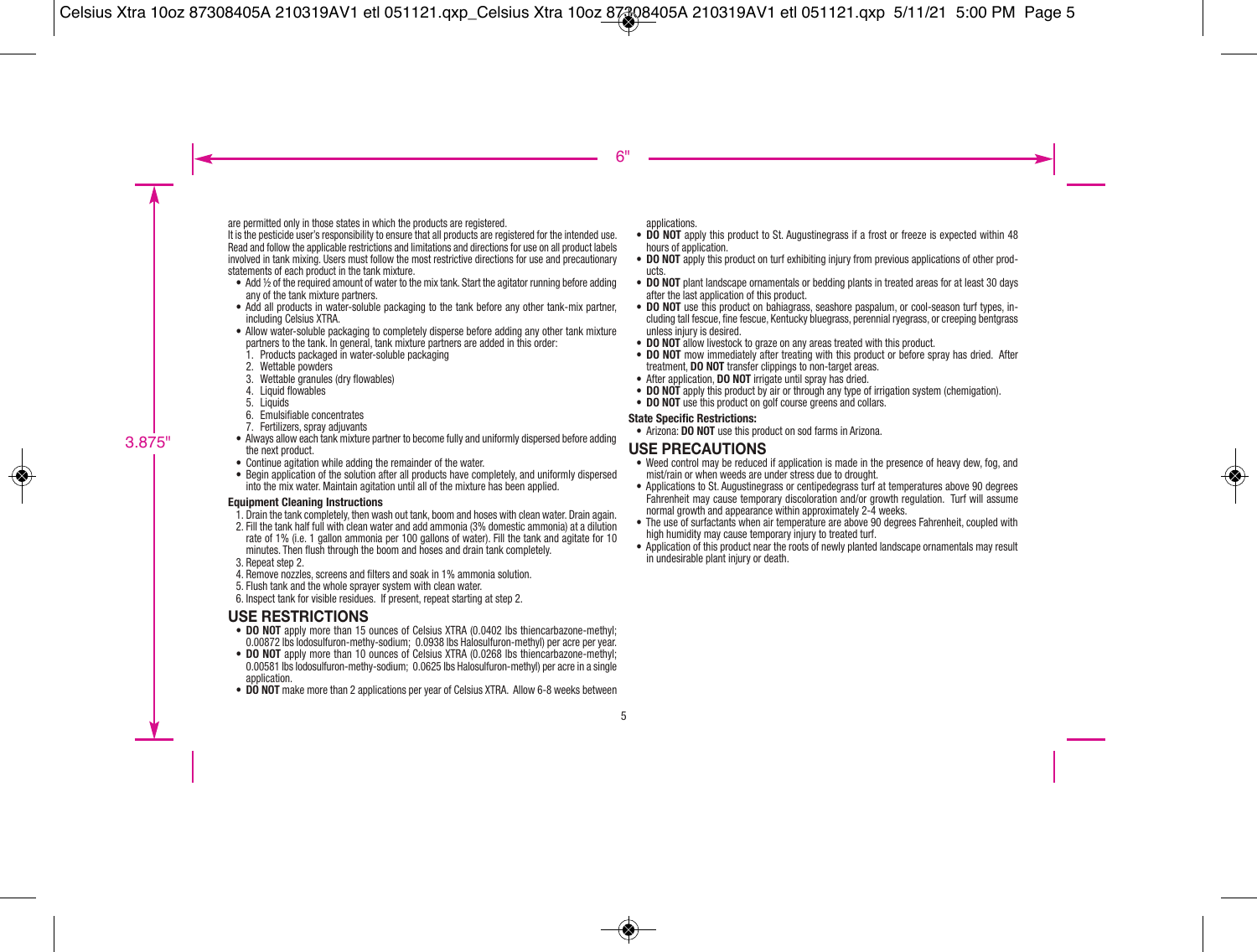### **MANDATORY SPRAY DRIFT**

#### **Ground Boom Applications:**

- Apply with the nozzle height recommended by the manufacturer, but no more than 4 feet above the ground or crop canopy.
- For applications prior to the emergence of crops and target weeds, applicators are required to use a medium or coarser droplet size (ASABE S572.1).
- $\bullet$  For all other applications, applicators are required to use a medium or coarser droplet size (ASABE S572.1).
- **DO NOT** apply when wind speeds exceed 10 miles per hour at the application site.
- **DO NOT** apply during temperature inversions.

#### **Boomless Ground Applications:**

- Applicators are required to use a medium or coarser droplet size (ASABE S572.1) for all applications.
- **DO NOT** apply when wind speeds exceed 10 miles per hour at the application site.
- **DO NOT** apply during temperature inversions.

### **Advisory Spray Drift**

THE APPLICATOR IS RESPONSIBLE FOR AVOIDING OFF-SITE SPRAY DRIFT. BE AWARE OF NEARBY NON-TARGET SITES AND ENVIRONMENTAL CONDITIONS.

#### **Boom-Less Ground Applications:**

• Setting nozzles at the lowest effective height will help to reduce the potential for spray drift.

#### **Handheld Technology Applications:**

• Take precautions to minimize spray drift.

#### **Importance of Droplet Size**

An effective way to reduce spray drift is to apply large droplets. Use the largest droplets that provide target pest control. While applying larger droplets will reduce spray drift, the potential for drift will be greater if applications are made improperly or under unfavorable environmental conditions.

#### **Controlling Droplet Size – Ground Boom**

- Volume Increasing the spray volume so that larger droplets are produced will reduce spray drift. Use the highest practical spray volume for the application. If a greater spray volume is needed, consider using a nozzle with a higher flow rate.
- Pressure Use the lowest spray pressure recommended for the nozzle to produce the target spray volume and droplet size.
- Spray Nozzle Use a spray nozzle that is designed for the intended application. Consider using nozzles designed to reduce drift.

#### **Boom Height – Ground Boom**

Use the lowest boom height that is compatible with the spray nozzles that will provide uniform coverage. For ground equipment, the boom should remain level with the crop and have minimal bounce.

#### **Shielded Sprayers**

Shielding the boom or individual nozzles can reduce spray drift. Consider using shielded sprayers. Verify that the shields are not interfering with the uniform deposition of the spray on the target area.

#### **Temperature and Humidity**

When making applications in hot and dry conditions, use larger droplets to reduce effects of evaporation.

#### **Temperature Inversions**

Drift potential is high during a temperature inversion. Temperature inversions are characterized by increasing temperature with altitude and are common on nights with limited cloud cover and light to no wind. The presence of an inversion can be indicated by ground fog or by the movement of smoke from a ground source or an aircraft smoke generator. Smoke that layers and moves laterally in a concentrated cloud (under low wind conditions) indicates an inversion, while smoke that moves upward and rapidly dissipates indicates good vertical air mixing. Avoid applications during temperature in versions.

#### **Wind**

Drift potential generally increases with wind speed. AVOID APPLICATIONS DURING GUSTY WIND CON-DITIONS. Applicators need to be familiar with local wind patterns and terrain that could affect spray drift.

### **WEED CONTROL DIRECTIONS**

Apply Celsius XTRA to established turf, unless otherwise noted on this product label (see 'Seeding and Sprigging Intervals' section). For best results, make applications to actively growing weeds. Mature, hardened-off weeds may not be controlled. Rainfall before spray has dried may necessitate re treatment with this product, or reduced weed control may result. Apply spray mixtures of this product within 24 hours of mixing to avoid product degradation.

#### **For Broadcast Applications:**

Apply when emerged weeds are actively growing. Uniform applications are essential to avoid turf in jury and achieve effective weed control. Optimum application spray volumes consist of a minimum of 10 gallons of water per acre. For weed control in dense weed populations, control of weeds under adverse growing conditions, or control of mature weeds, increase the spray volume to 60 gallons per acre. Select spray nozzles and pressure that deliver at least medium spray droplets. For further in formation, see 'Mandatory Spray Drift and the Advisory Spray Drift sections of the label. Use Celsius XTRA in combination with a surfactant unless air temperature exceeds 90 degrees Fahren heit coupled with high humidity at the time of application.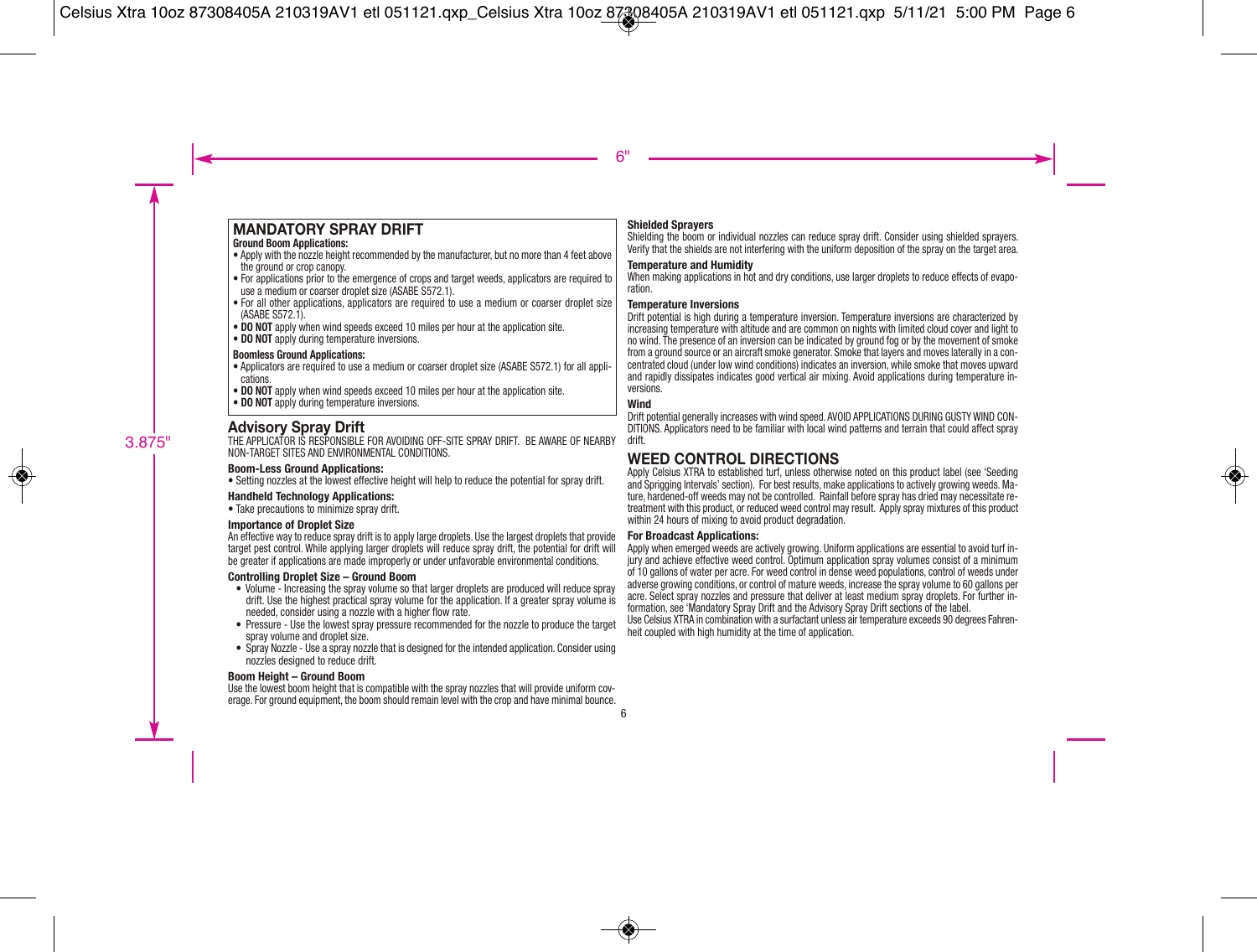| <b>Single application</b> | Rates<br><b>Oz per Acre</b><br>(oz per 1000 sq ft) |                                           |
|---------------------------|----------------------------------------------------|-------------------------------------------|
|                           | $7.5 - 10$ oz/A<br>$(0.17 - 0.23$ oz)              |                                           |
|                           | <b>Initial Application</b><br>(oz per 1000 sq ft)  | 5 to 7 weeks after initial<br>application |
| Split application program | $7.5 \text{ oz/A}$<br>$(0.17 \text{ oz})$          | $7.5 \text{ oz/A}$<br>$(0.17 \text{ oz})$ |
|                           | $10 \frac{\text{a}}{\text{a}}$<br>(0.23 oz)        | 5.0 oz/A<br>(0.12 oz)                     |

**DO NOT** apply more than a total of 15 oz (425.25 g) of product per acre (0.34 oz or 9.76 grams of product per 1,000 sq ft) per year.

#### **For Spot Applications**

Apply as a spot treatment to control individual weeds or patches of weeds. Mix 0.17 oz. - 0.23 oz of Celsius XTRA per gallon of water and add a non-ionic surfactant at 0.25% v/v (0.36 oz/gal or 2 tsp/gal) to treat 1,000 sq. ft. Spray weeds to wet but avoid spraying to the point of run-off. Spot treatments may cause yellowing and/or growth regulatory effects to the turfgrass.

#### **Sodded, Seeding and Sprigging Intervals for Acceptable Turf Types**

**Seeded Bermudagrass, Zoysiagrass and Centipedgrass:** This product may be applied up to 60 days prior to seeding without a significant reduction in stand. For newly established stands, application of this product within 4 weeks of emergence may result in injury.

**Sprigged Turfgrasses:** This product may be applied to sprigged turfgrass once well established.

#### **BERMUDAGRASS OVERSEEDED WITH RYEGRASS**

Bermudagrass may be treated with broadcast applications of Celsius XTRA prior to overseeding. Allow a minimum of 14 days between broadcast applications of Celsius XTRA to established turf and overseeding with ryegrass. Allow a minimum of 60 days between broadcast applications of Celsius XTRA to bareground or to thin turf with significant areas of bareground. Intervals less than these may cause undesirable reductions in the stand of ryegrass. When making spot applications, allow 28 days before overseeding ryegrass.

#### **Newly Sodded Lawns:**

For newly sodded lawns, wait until the turfgrass has fully rooted before using this product.

#### **Use of Celsius XTRA near Sensitive Grasses on Golf Course Turf**

Celsius XTRA can damage or control cool season grasses. Some use sites, including many golf

courses, grow warm and cool season grasses in the same vicinity. To reduce the probability of Celsius XTRA being moved from its application site to adjacent areas containing sensitive grasses, practice the following:

- Where there may be a risk to adjacent sensitive grasses, apply Celsius XTRA when the soil is less than field capacity. Avoid applications to saturated soil.
- Allow Celsius XTRA to be absorbed several hours prior to an irrigation cycle. If dew is present on the day following application, irrigate lightly (0-.1-0.2 inch) prior to allowing foot traffic or equipment on the treated area.

| <b>WEEDS CONTROLLED OR SUPPRESSED</b>                  |                           |  |
|--------------------------------------------------------|---------------------------|--|
| <b>Common Name</b>                                     | <b>Scientific Name</b>    |  |
| American burnweed: Fireweed                            | Erechtites hieraciifolia  |  |
| Annual lespedeza; Common lespedeza;<br>Japanese clover | Lespedeza striata         |  |
| Bedstraw                                               | Galium spp.               |  |
| Black medic; Hop medic                                 | Medicago lupulina         |  |
| <b>Blackseed plantain</b>                              | Plantago rugelii          |  |
| <b>Bracted plantain</b>                                | Plantago aristata         |  |
| <b>Brazilian pusley</b>                                | Richardia brasiliensis    |  |
| <b>Broadleaf filaree</b>                               | Erodium botrys            |  |
| Broadleaf plantain; Common plantain                    | Plantago major            |  |
| Buckhorn plantain; Narrowleaf plantain                 | Plantago lanceolata       |  |
| Burclover, Spotted                                     | Medicago arabica          |  |
| Buttercup, Small-flowered                              | Ranunculus abortivus      |  |
| California burclover                                   | Medicago polymorpha       |  |
| Canada thistle**                                       | Cirsium arvense           |  |
| Carolina dichondra; Dichondra                          | Dichondra carolinensis    |  |
| Carolina false dandelion                               | Pyrrhopappus carolinianus |  |
| Carolina geranium; Wild geranium                       | Geranium carolinianum     |  |

(continued)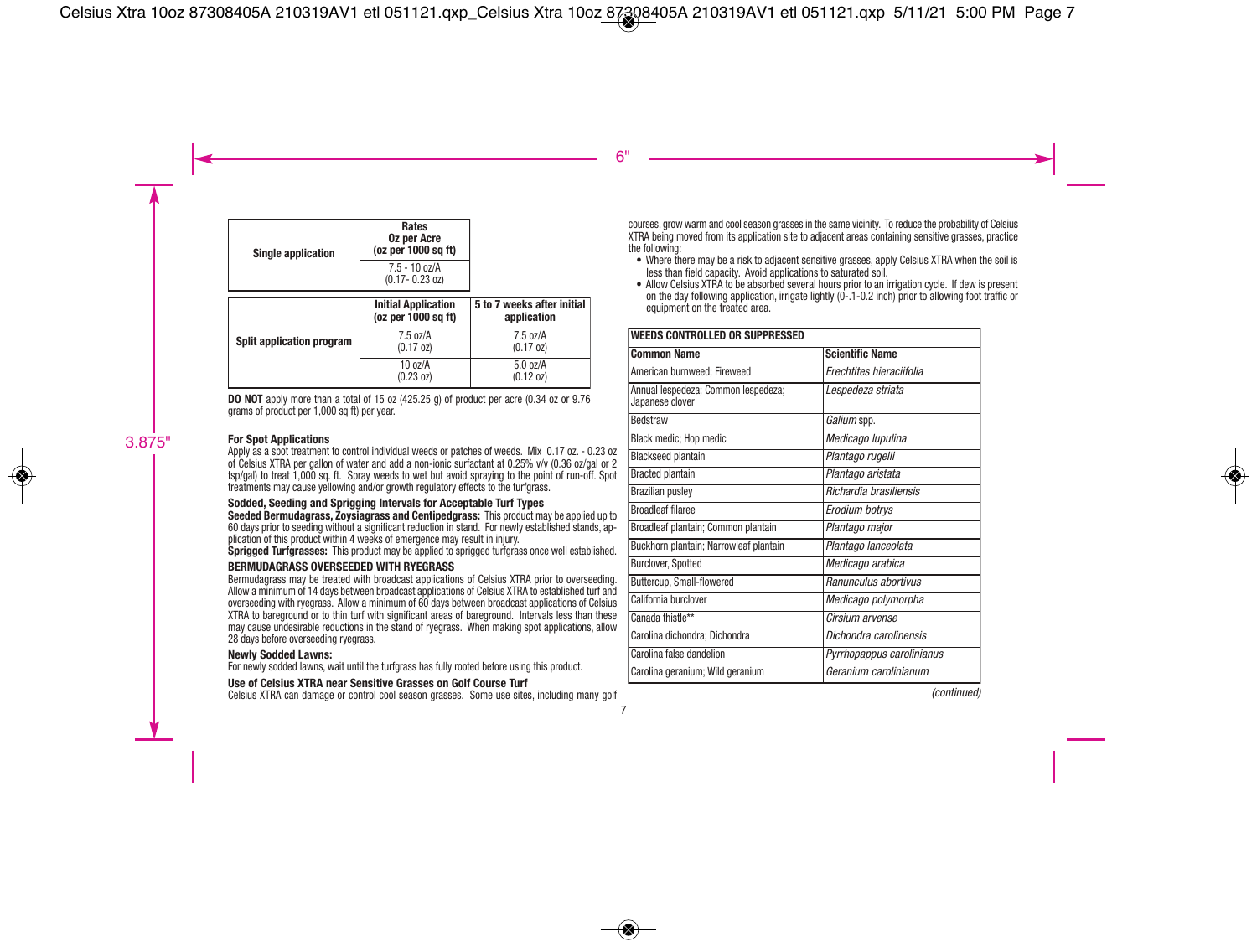| <b>WEEDS CONTROLLED OR SUPPRESSED</b> |                                |  |
|---------------------------------------|--------------------------------|--|
| <b>Common Name</b>                    | <b>Scientific Name</b>         |  |
| Carpetweed: Indian chickweed          | Mollugo verticillata           |  |
| Catsear dandelion                     | Hypochoeris radicata           |  |
| Chamberbitter                         | Phyllanthus urinaria           |  |
| Cocklebur, Common                     | Xanthium strumarium            |  |
| Common chickweed                      | Stellaria media                |  |
| Common purslane                       | Portulaca oleracea             |  |
| Common ragweed                        | Ambrosia artemisiifolia        |  |
| Common sunflower                      | Helianthus annuus              |  |
| Common vetch                          | Vicia sativa                   |  |
| Corn speedwell                        | Veronica arvensis              |  |
| <b>Corn Spurry</b>                    | Spergula arvensis              |  |
| <b>Creeping beggarweed</b>            | Desmodium incanum              |  |
| Cudweed                               | Gnaphalium spp.                |  |
| Curly dock                            | Rumex crispus                  |  |
| Cutleaf evening primrose              | Oenothera laciniata            |  |
| Dandelion, Common                     | Taraxacum officinale           |  |
| Deadnettle, Red                       | Lamium purpureum               |  |
| Doafennel                             | Eupatorium capillifolium       |  |
| Dollarweed; Pennywort                 | Hydrocotyle spp.               |  |
| Doveweed**                            | Murdannia nudiflora            |  |
| Facelis; Annual trampweed             | Facelis retusa                 |  |
| Field madder                          | Sherardia arvensis             |  |
| Field pansy; Johnny jump-up           | Viola bicolor (V. rafinesquei) |  |
| Field pepperweed                      | Lepidium campestre             |  |

| <b>WEEDS CONTROLLED OR SUPPRESSED</b> |                         |  |
|---------------------------------------|-------------------------|--|
| <b>Common Name</b>                    | <b>Scientific Name</b>  |  |
| Fleabane                              | Erigeron spp.           |  |
| Fleabane, Philadelphia                | Erigeron philadelphicus |  |
| Florida betony                        | Stachys floridana       |  |
| Florida puslev                        | Richardia scabra        |  |
| Galinsoga                             | Galinsoga               |  |
| Ground ivy; Creeping Charlie          | Glechoma hederacea      |  |
| Hairy bittercress**                   | Cardamine hirsuta       |  |
| Henbit                                | Lamium amplexicaule     |  |
| Hop clovers, several species          | Trifolium spp.          |  |
| Horseweed: Marestail**                | Conyza canadensis       |  |
| Khakiweed**                           | Alternanthera pungens   |  |
| Knawel                                | Scleranthus annuus      |  |
| Knotweed, Silversheath                | Polygonum argyrocoleon  |  |
| Ladysthumb                            | Polygonum persicaria    |  |
| Lawn burweed: Spurweed                | Soliva sessilis         |  |
| London rocket                         | Sisvmbrium irio         |  |
| Mallow, Venice                        | <b>Hibiscus trionum</b> |  |
| Mouse-ear chickweed                   | Cerastium vulgatum      |  |
| Nettleleaf goosefoot                  | Chenopodium murale      |  |
| Paleseed plantain                     | Plantago virginica      |  |
| Parsley piert                         | Aphanes microcarpa      |  |
| Pennsylvania smartweed                | Polygonum pensylvanicum |  |
| Pigweed, Smooth                       | Amaranthus hybridus     |  |

(continued)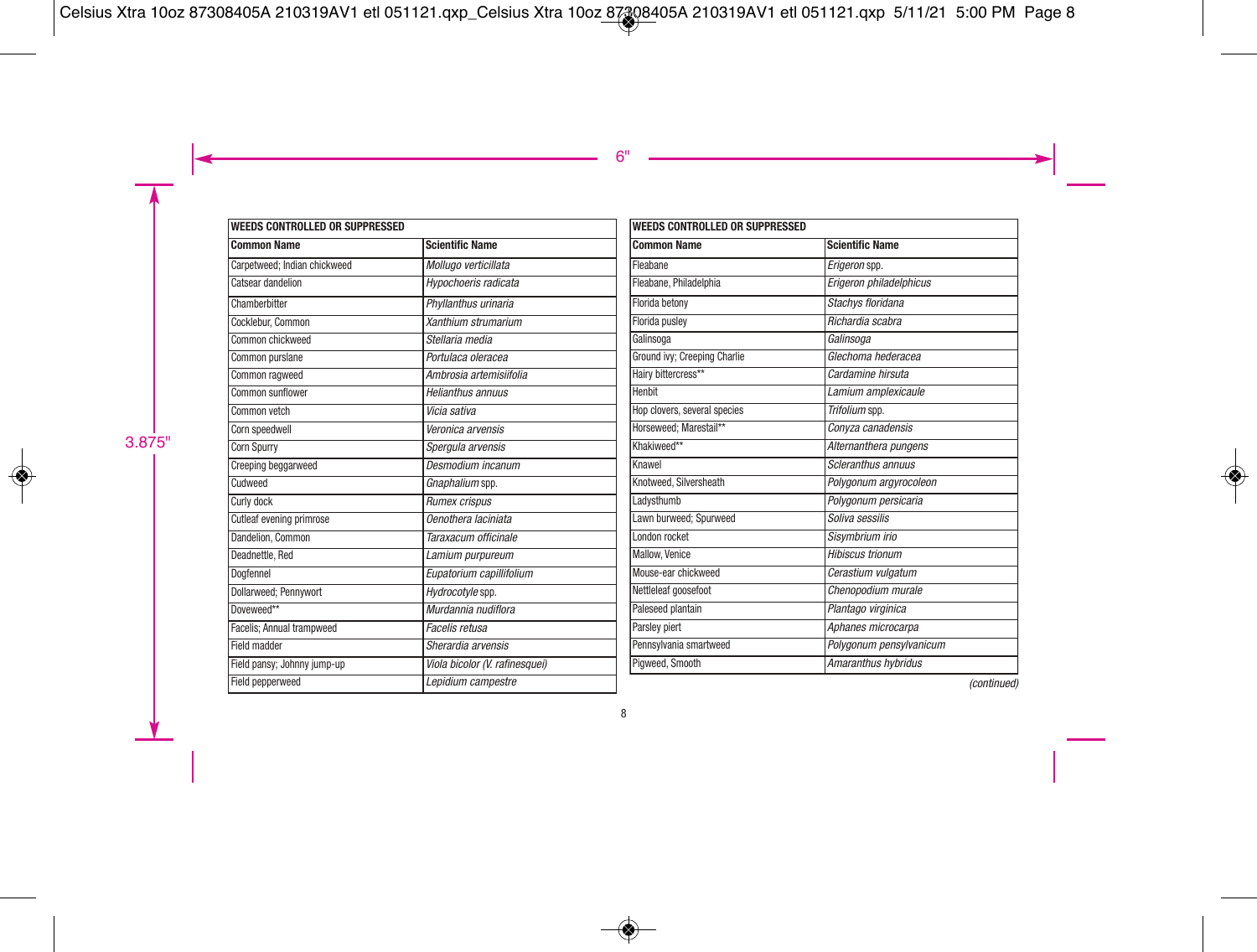#### (continued)

| <b>Common Name</b><br><b>Scientific Name</b><br>Pokeweed, Common<br>Phytolacca americana<br>Prostrate knotweed<br>Polygonum aviculare<br>Prostrate spurge**<br>Chamaesyce maculata<br>Purple cudweed<br>Gnaphalium purpureum<br>Rabbitfoot clover<br>Trifolium arvense<br>Radish, Wild<br>Raphanus raphanistrum<br>Ambrosia artemisiifolia<br>Ragweed, Giant<br><b>Red sorrel</b><br>Rumex acetosella<br>Redroot pigweed<br>Amaranthus retroflexus<br>Shepherd's purse<br>Capsella bursa-pastoris<br>Slender aster<br>Eurybia compacta<br>Spiny sowthistle**<br>Sonchus asper<br>Spurge, Spotted<br>Coronopus didymus<br>Swinecress<br>Thistle, Plumeless<br>Carduss spp.<br>Nuttallanthus texanus<br><b>Toadflax, Texas</b><br>Velvetleaf<br>Abutilon theophrasti<br>Violet. Wild<br>Viola spp.<br>Virginia buttonweed**<br>Diodia virginiana<br>White clover<br>Trifolium repens<br>Wild carrot: Queen Anne's lace<br>Daucus carota<br>Wild garlic; Field garlic**<br>Allium vineale | <b>WEEDS CONTROLLED OR SUPPRESSED</b> |                                          |  |
|----------------------------------------------------------------------------------------------------------------------------------------------------------------------------------------------------------------------------------------------------------------------------------------------------------------------------------------------------------------------------------------------------------------------------------------------------------------------------------------------------------------------------------------------------------------------------------------------------------------------------------------------------------------------------------------------------------------------------------------------------------------------------------------------------------------------------------------------------------------------------------------------------------------------------------------------------------------------------------------|---------------------------------------|------------------------------------------|--|
|                                                                                                                                                                                                                                                                                                                                                                                                                                                                                                                                                                                                                                                                                                                                                                                                                                                                                                                                                                                        |                                       |                                          |  |
|                                                                                                                                                                                                                                                                                                                                                                                                                                                                                                                                                                                                                                                                                                                                                                                                                                                                                                                                                                                        |                                       |                                          |  |
|                                                                                                                                                                                                                                                                                                                                                                                                                                                                                                                                                                                                                                                                                                                                                                                                                                                                                                                                                                                        |                                       |                                          |  |
|                                                                                                                                                                                                                                                                                                                                                                                                                                                                                                                                                                                                                                                                                                                                                                                                                                                                                                                                                                                        |                                       |                                          |  |
|                                                                                                                                                                                                                                                                                                                                                                                                                                                                                                                                                                                                                                                                                                                                                                                                                                                                                                                                                                                        |                                       |                                          |  |
|                                                                                                                                                                                                                                                                                                                                                                                                                                                                                                                                                                                                                                                                                                                                                                                                                                                                                                                                                                                        |                                       |                                          |  |
|                                                                                                                                                                                                                                                                                                                                                                                                                                                                                                                                                                                                                                                                                                                                                                                                                                                                                                                                                                                        |                                       |                                          |  |
|                                                                                                                                                                                                                                                                                                                                                                                                                                                                                                                                                                                                                                                                                                                                                                                                                                                                                                                                                                                        |                                       |                                          |  |
|                                                                                                                                                                                                                                                                                                                                                                                                                                                                                                                                                                                                                                                                                                                                                                                                                                                                                                                                                                                        |                                       |                                          |  |
|                                                                                                                                                                                                                                                                                                                                                                                                                                                                                                                                                                                                                                                                                                                                                                                                                                                                                                                                                                                        |                                       |                                          |  |
|                                                                                                                                                                                                                                                                                                                                                                                                                                                                                                                                                                                                                                                                                                                                                                                                                                                                                                                                                                                        |                                       |                                          |  |
|                                                                                                                                                                                                                                                                                                                                                                                                                                                                                                                                                                                                                                                                                                                                                                                                                                                                                                                                                                                        |                                       |                                          |  |
|                                                                                                                                                                                                                                                                                                                                                                                                                                                                                                                                                                                                                                                                                                                                                                                                                                                                                                                                                                                        |                                       |                                          |  |
|                                                                                                                                                                                                                                                                                                                                                                                                                                                                                                                                                                                                                                                                                                                                                                                                                                                                                                                                                                                        |                                       | Chamaesyce maculata (Euphorbia maculata) |  |
|                                                                                                                                                                                                                                                                                                                                                                                                                                                                                                                                                                                                                                                                                                                                                                                                                                                                                                                                                                                        |                                       |                                          |  |
|                                                                                                                                                                                                                                                                                                                                                                                                                                                                                                                                                                                                                                                                                                                                                                                                                                                                                                                                                                                        |                                       |                                          |  |
|                                                                                                                                                                                                                                                                                                                                                                                                                                                                                                                                                                                                                                                                                                                                                                                                                                                                                                                                                                                        |                                       |                                          |  |
|                                                                                                                                                                                                                                                                                                                                                                                                                                                                                                                                                                                                                                                                                                                                                                                                                                                                                                                                                                                        |                                       |                                          |  |
|                                                                                                                                                                                                                                                                                                                                                                                                                                                                                                                                                                                                                                                                                                                                                                                                                                                                                                                                                                                        |                                       |                                          |  |
|                                                                                                                                                                                                                                                                                                                                                                                                                                                                                                                                                                                                                                                                                                                                                                                                                                                                                                                                                                                        |                                       |                                          |  |
|                                                                                                                                                                                                                                                                                                                                                                                                                                                                                                                                                                                                                                                                                                                                                                                                                                                                                                                                                                                        |                                       |                                          |  |
|                                                                                                                                                                                                                                                                                                                                                                                                                                                                                                                                                                                                                                                                                                                                                                                                                                                                                                                                                                                        |                                       |                                          |  |
|                                                                                                                                                                                                                                                                                                                                                                                                                                                                                                                                                                                                                                                                                                                                                                                                                                                                                                                                                                                        |                                       |                                          |  |
| <b>Wild mustard</b><br>Sinapis arvensis                                                                                                                                                                                                                                                                                                                                                                                                                                                                                                                                                                                                                                                                                                                                                                                                                                                                                                                                                |                                       |                                          |  |

| <b>Scientific Name</b><br>Allium canadense<br>Viola arvensis<br>Oxalis stricta<br><b>Cyperus sesquiflorus</b> |
|---------------------------------------------------------------------------------------------------------------|
|                                                                                                               |
|                                                                                                               |
|                                                                                                               |
|                                                                                                               |
|                                                                                                               |
|                                                                                                               |
| Cyperus compressus                                                                                            |
| Kyllinga squamulata                                                                                           |
| Cyperus retrorsus                                                                                             |
| Kyllinga gracillima                                                                                           |
| Cyperus iria                                                                                                  |
| Cyperus croceus (C. alobulosus)                                                                               |
| Kyllinga brevifolia (Cyperus brevifolius)                                                                     |
| Cyperurs rotundus                                                                                             |
| Cyperus esculentus (Kyllinga odorata; C.<br>sesauiflorus)                                                     |
| Cyperus surinamensis                                                                                          |
| Kyllinga pumila (Cyperus tenuifolius; C.<br>densicaespitosus: K. tenuifolia)                                  |
| Kyllinga nemoralis (Cyperus kyllingia; K.<br>monocephala; K. intermedia)                                      |
|                                                                                                               |
| Lolium perenne                                                                                                |
|                                                                                                               |
| Microstegium vimineum                                                                                         |
|                                                                                                               |

\*\*Suppression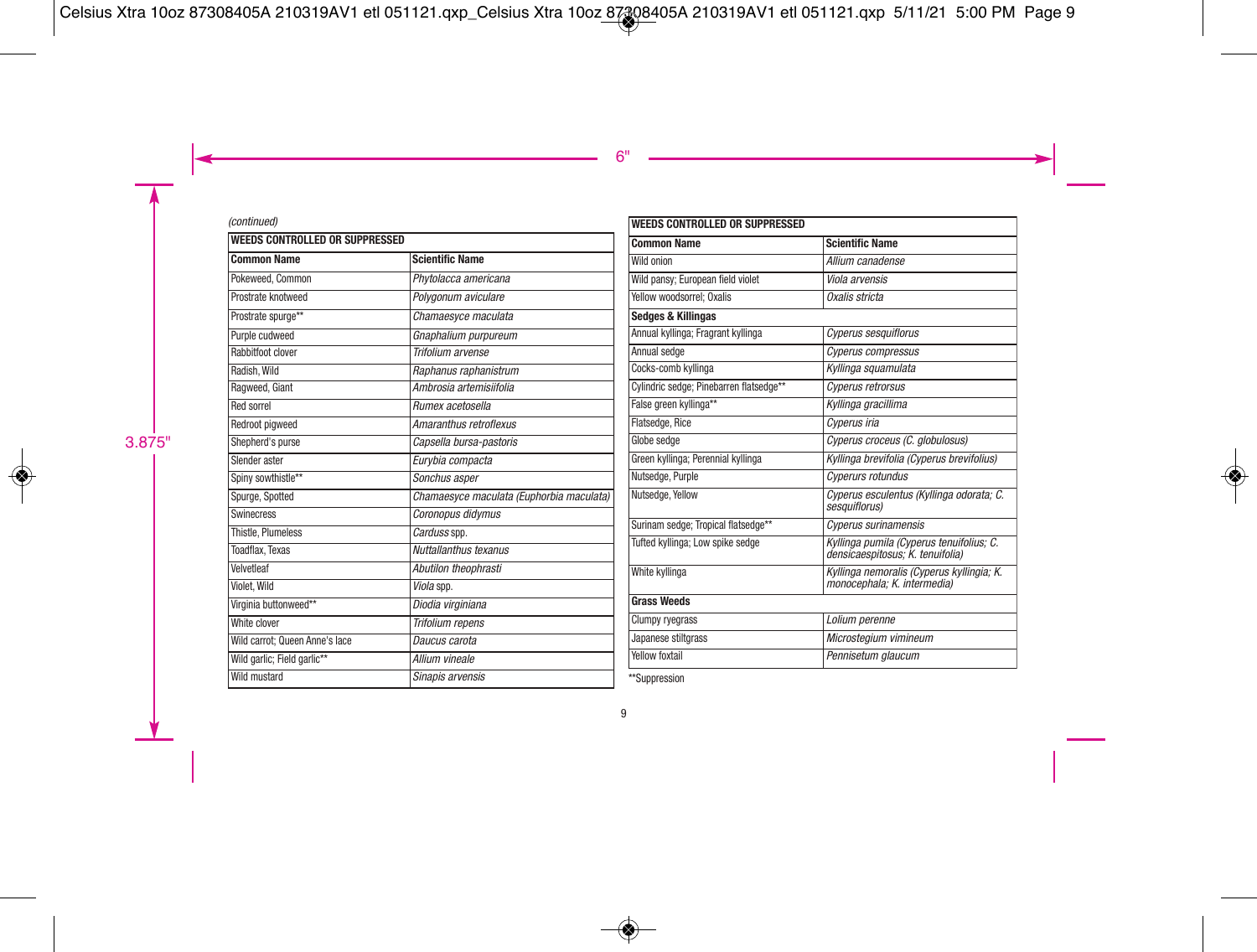Celsius XTRA rates and measurements chart for backpack-sprayers and hand cans (For spot applications only)

#### **Labeled Use Rates**

| <b>Celsius XTRA</b><br><b>Use Rates</b> |       | $oz/1000$ sq ft $ q$ rams/1000 sq ft $ q$ | oz/A | arams/A |
|-----------------------------------------|-------|-------------------------------------------|------|---------|
| Low                                     | 0.172 | 4.9                                       | 7.5  | 210     |
| <b>High</b>                             | 0.229 | 6.5                                       |      | 280     |
| Sequential*                             | 0.115 | 3.3                                       |      | 140     |

\*Sequential Rate is part of a Sequential Application Program. It is used, when necessary, as a follow-up to an initial High Rate application.

## **STORAGE AND DISPOSAL**

**DO NOT** contaminate water, food, or feed by storage or disposal. **Pesticide Storage** 

Store in a cool, dry place and in such a manner as to prevent cross contamination with other pesticides, fertilizers, food, and feed. Store in original container and out of the reach of children, preferably in a locked storage area. Handle and open container in a manner as to prevent spillage. If the container is leaking or material is spilled, sweep up and remove to chemical waste area. Refer to Precautionary Statements on label for hazards associated with the handling of this material. **DO NOT** walk through spilled material. In spill or leak incidents, keep unauthorized people away.

#### **Pesticide Disposal**

Pesticides wastes are toxic. Improper disposal of excess pesticide, spray mixture, or rinsate is a vio lation of Federal Law. If these wastes cannot be used according to label instructions, contact your State Pesticide or Environmental Control Agency or Hazardous Waste representative at the nearest EPA regional office for guidance in proper disposal methods.

#### **Container Handling**

#### **For solid dilutables in containers small enough to shake (5 gallons or 50 pounds or less)**

Non-refillable container. **DO NOT** reuse or refill this container. Triple rinse container (or equivalent) promptly after emptying. Triple Rinse as follows: Empty the remaining contents into application equip ment or a mix tank. Fill the container 1/4 full with water and recap. Shake for 10 seconds. Pour rinsate into application equipment or a mix tank or store rinsate for later use or disposal. Drain for 10 seconds after the flow begins to drip. Repeat this procedure two more times.

**For any dilutable pesticide in containers too large to shake (larger than 5 gallons or 50 pounds)** Non-refillable container. **DO NOT** reuse or refill this container. Triple Rinse as follows: Empty remaining contents into application equipment or a mix tank. Fill the container full with water. Replace and tighten closures. Tip container on its side and roll it back and forth, ensuring at least one complete revolution, for 30 seconds. Stand the container on its end and tip it back and forth several times. Turn the container over onto its other end and tip it back and forth several times. Empty the rinsate into application equip ment or a mix tank or store rinsate for later use or disposal. Repeat this procedure two more times. Then offer for recycling if available or puncture and dispose of in a sanitary landfill, or by incineration. **Products in Non-Refillable Fiber Drums with Liners** 

Non-refillable container. **DO NOT** reuse or refill this container. Completely empty liner by shaking and tapping sides and bottom to loosen clinging particles. Empty residue into application equipment, then offer for recycling if available or dispose of in a sanitary landfill or by incineration. If drum is contam inated and cannot be reused, dispose of it in the manner required for its liner.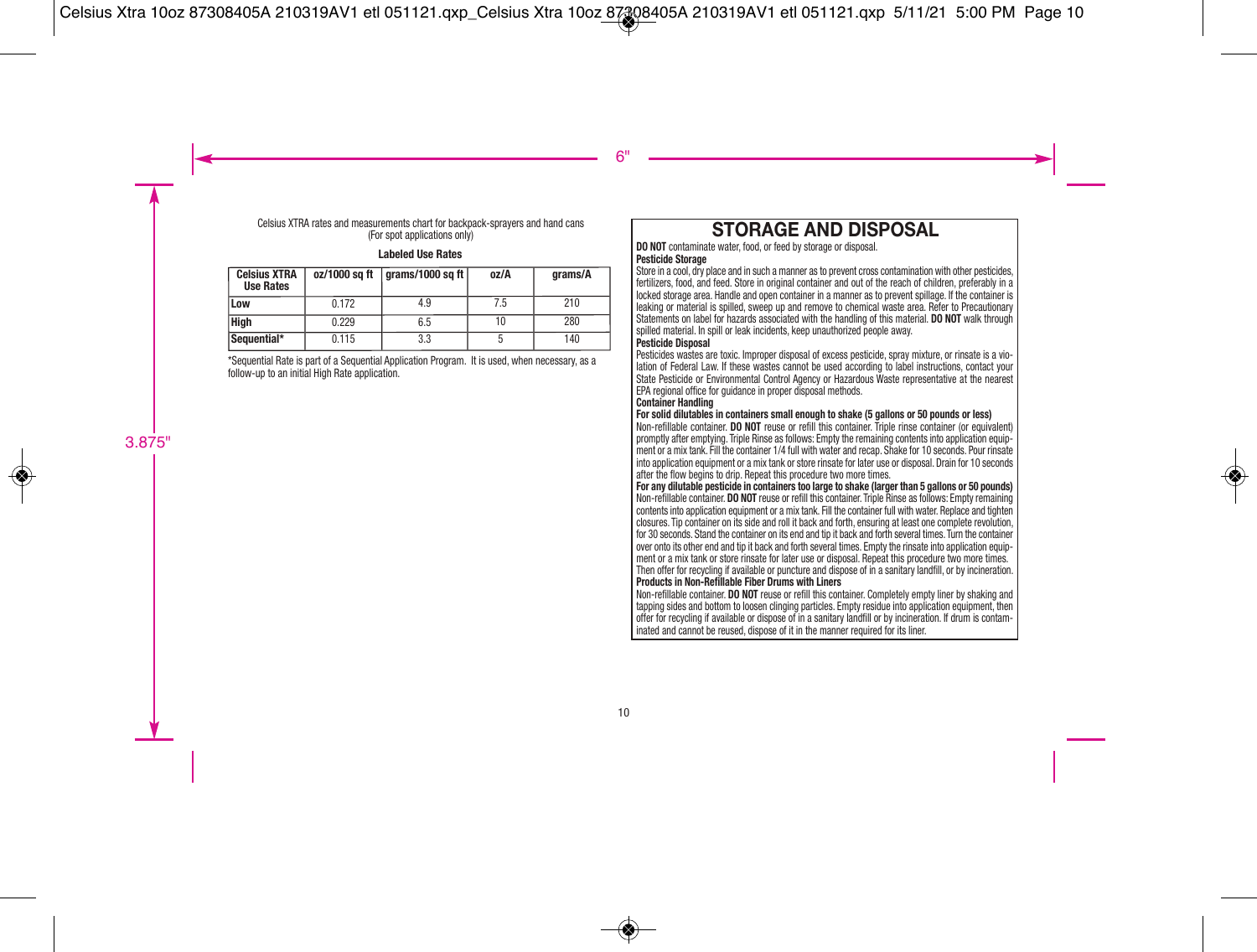### **CONDITIONS OF SALE AND LIMITATIONS OF WARRANTY AND LIABILITY**

Read the entire Directions for Use, Conditions, Disclaimer of Warranties and Limitations of Liability before using this product. If terms are not acceptable, return the unopened product container at once. By using this product, user or buyer accepts the following Conditions, Disclaimer of Warranties and Limitations of Liability.

**CONDITIONS**: The directions for use of this product are believed to be adequate and must be followed carefully. However, it is impossible to eliminate all risks associated with the use of this product. Inef fectiveness, plant injury, other property damage, as well as other unintended consequences may result because of factors beyond the control of Bayer CropScience LP. Those factors include, but are not limited to, weather conditions, presence of other materials or the manner of use or application. All such risks shall be assumed by the user or buyer.

**DISCLAIMER OF WARRANTIES:** TO THE EXTENT CONSISTENT WITH APPLICABLE LAW, BAYER CROP- SCIENCE LP MAKES NO OTHER WARRANTIES, EXPRESS OR IMPLIED, OF MERCHANTABILITY OR OF FIT-NESS FOR A PARTICULAR PURPOSE OR OTHERWISE, THAT EXTEND BEYOND THE STATEMENTS MADE ON THIS LABEL. No agent of Bayer CropScience LP is authorized to make any warranties beyond those contained herein or to modify the warranties contained herein. TO THE EXTENT CONSISTENT WITH AP-PLICABLE LAW, BAYER CROPSCIENCE LP DISCLAIMS ANY LIABILITY WHATSOEVER FOR SPECIAL, INCI- DENTAL OR CONSEQUENTIAL DAMAGES RESULTING FROM THE USE OR HANDLING OF THIS PRODUCT. **LIMITATIONS OF LIABILITY:** TO THE EXTENT CONSISTENT WITH APPLICABLE LAW THE EXCLUSIVE REMEDY OF THE USER OR BUYER FOR ANY AND ALL LOSSES, INJURIES OR DAMAGES RESULTING FROM THE USE OR HANDLING OF THIS PRODUCT, WHETHER IN CONTRACT, WARRANTY, TORT, NEGLIGENCE, STRICT LIABILITY OR OTHERWISE, SHALL NOT EXCEED THE PURCHASE PRICE PAID, OR AT BAYER CROP- SCIENCE LP'S ELECTION, THE REPLACEMENT OF PRODUCT.

Bayer (reg'd), the Bayer Cross (reg'd), and Celsius® are registered trademarks of Bayer.